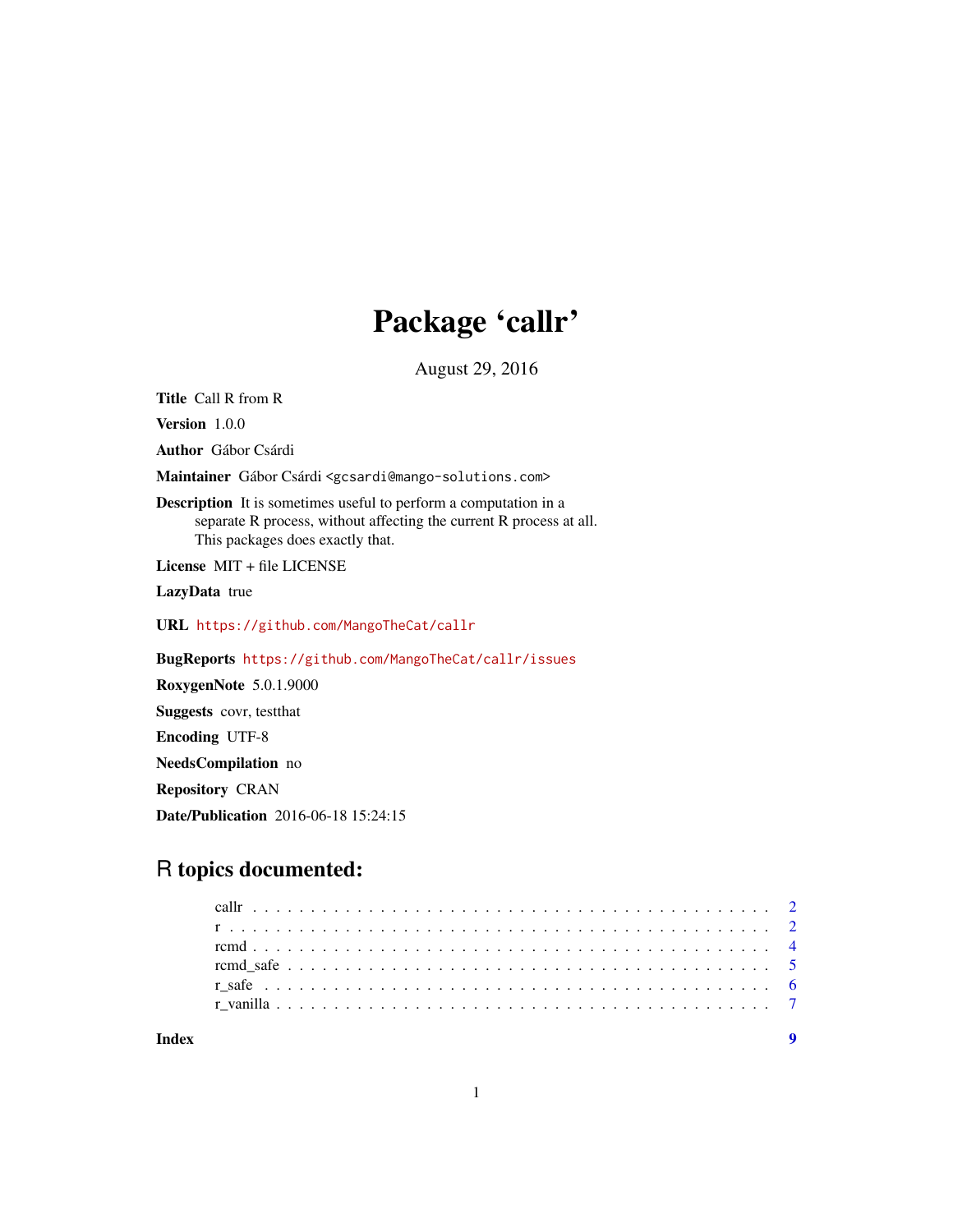<span id="page-1-0"></span>

#### Description

It is sometimes useful to perform a computation in a separate R process, without affecting the current R process at all. This packages does exactly that.

<span id="page-1-1"></span>

r *Evaluate an expression in another R session*

#### Description

Evaluate an expression in another R session

#### Usage

```
r(func, args = list(), libpath = .libPaths(), repos = getOption("repos"),
 stdout = NULL, stderr = NULL, error = c("error", "stack", "debugger"),
 cmdargs = "--slave", show = FALSE, callback = NULL,
 system_profile = TRUE, user_profile = TRUE, env = character())
```
#### Arguments

| func    | Function object to call in the new R process. The function should be self-<br>contained and only refer to other functions and use variables explicitly from<br>other packages using the :: notation. The environment of the function is set to<br>. Global Env before passing it to the child process. Because of this, it is good<br>practice to create an anonymous function and pass that to callr, instead of<br>passing a function object from a (base or other) package. In particular |
|---------|----------------------------------------------------------------------------------------------------------------------------------------------------------------------------------------------------------------------------------------------------------------------------------------------------------------------------------------------------------------------------------------------------------------------------------------------------------------------------------------------|
|         | r(.libPaths)                                                                                                                                                                                                                                                                                                                                                                                                                                                                                 |
|         | does not work, because it is defined in a special environment, but                                                                                                                                                                                                                                                                                                                                                                                                                           |
|         | $r(function()$ .libPaths())                                                                                                                                                                                                                                                                                                                                                                                                                                                                  |
|         | works just fine.                                                                                                                                                                                                                                                                                                                                                                                                                                                                             |
| args    | Arguments to pass to the function. Must be a list. vector.                                                                                                                                                                                                                                                                                                                                                                                                                                   |
| libpath | The library path.                                                                                                                                                                                                                                                                                                                                                                                                                                                                            |
| repos   | The 'repos' option. If NULL, then no repos option is set. This options is only<br>used if user_profile or system_profile is set to FALSE, as it is set using the<br>system or the user profile.                                                                                                                                                                                                                                                                                              |
| stdout  | The name of the file the standard output of the child R process will be written<br>to. If the child process runs with the --slave option (the default), then the com-<br>mands are not echoed and will not be shown in the standard output. Also note<br>that you need to call 'print()' explicitly to show the output of the command(s).                                                                                                                                                    |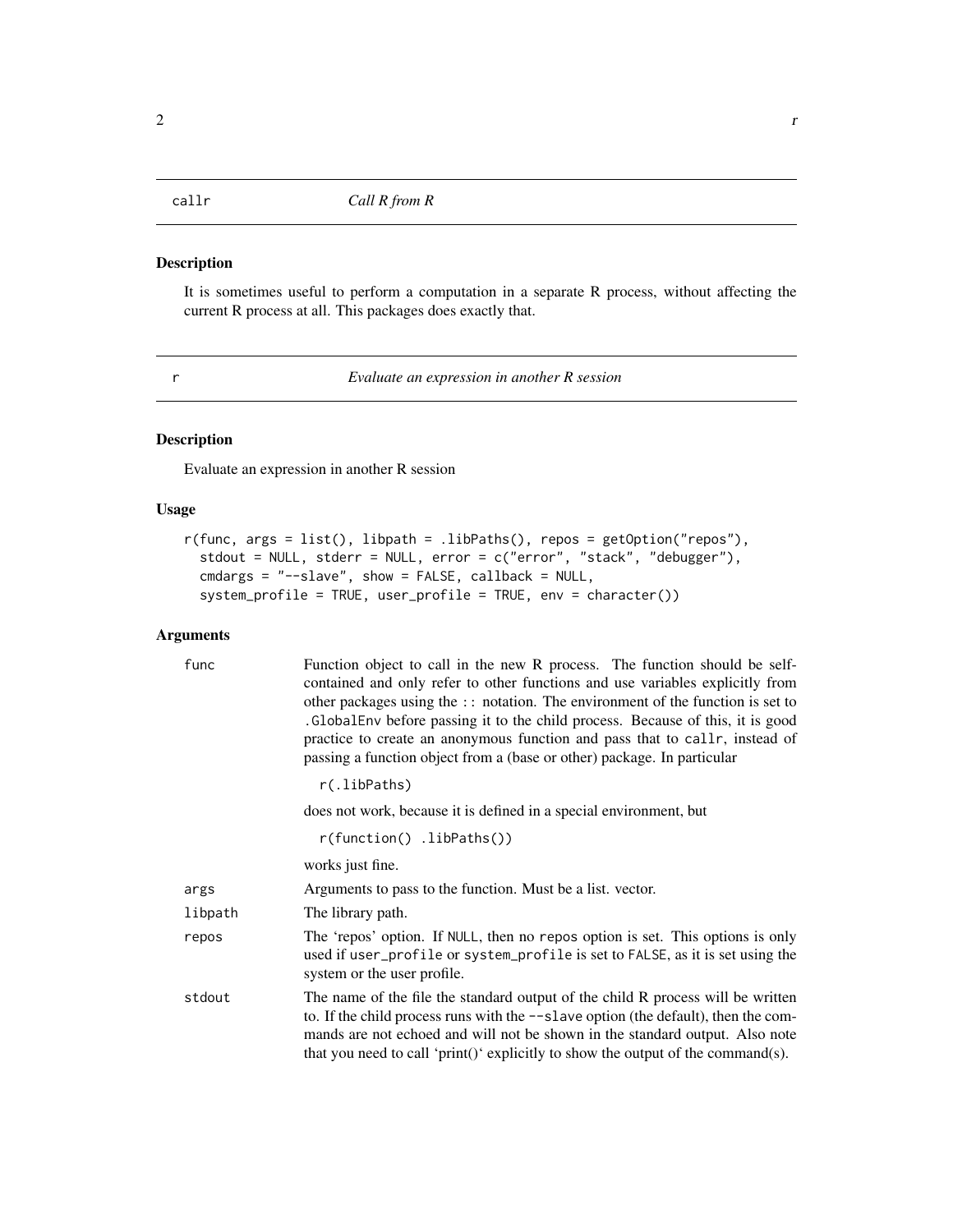<span id="page-2-0"></span>

| stderr   | The name of the file the standard error of the child R process will be written to.<br>In particular message () sends output to the standard error. If nothing was sent<br>to the standard error, then this file will be empty.       |
|----------|--------------------------------------------------------------------------------------------------------------------------------------------------------------------------------------------------------------------------------------|
| error    | What to do if the remote process throws an error. See details below.                                                                                                                                                                 |
| cmdargs  | Command line arguments to pass to the R process. Note that $c''$ -f", rscript)<br>is appended to this, rscript is the name of the script file to run. This contains<br>a call to the supplied function and some error handling code. |
| show     | Logical, whether to show the standard output on the screen while the child pro-<br>cess is running. Note that this is independent of the stdout and stderr argu-<br>ments. The standard error is not shown currently.                |
| callback | A function to call for each line of the standard output from the child process.<br>It works together with the show option; i.e. if show = TRUE, and a callback is                                                                    |

provided, then the output is shown of the screen, and the callback is also called. system\_profile Whether to use the system profile file. user\_profile Whether to use the user's profile file.

env Environment variables to set for the child process.

#### Value

Value of the evaluated expression.

#### Error handling

callr handles errors properly. If the child process throws an error, then callr throws an error with the same error message in the parent process.

The 'error' expert option may be used to specify a different behavior on error. The following values are possible:

- 'error' is the default behavior: throw an error in the parent, with the same error message. In fact the same error object is thrown again.
- 'stack' also throws an error in the parent, but the error is of a special kind, class callr\_condition, and it contains both the original error object, and the call stack of the child, as written out by [dump.frames](#page-0-0).
- 'debugger' is similar to 'stack', but in addition to returning the complete call stack, it also start up a debugger in the child call stack, via [debugger](#page-0-0).

#### See Also

Other callr functions: [r\\_safe](#page-5-1), [r\\_vanilla](#page-6-1)

#### Examples

```
# Workspace is empty
r(function() ls())
```
# library path is the same by default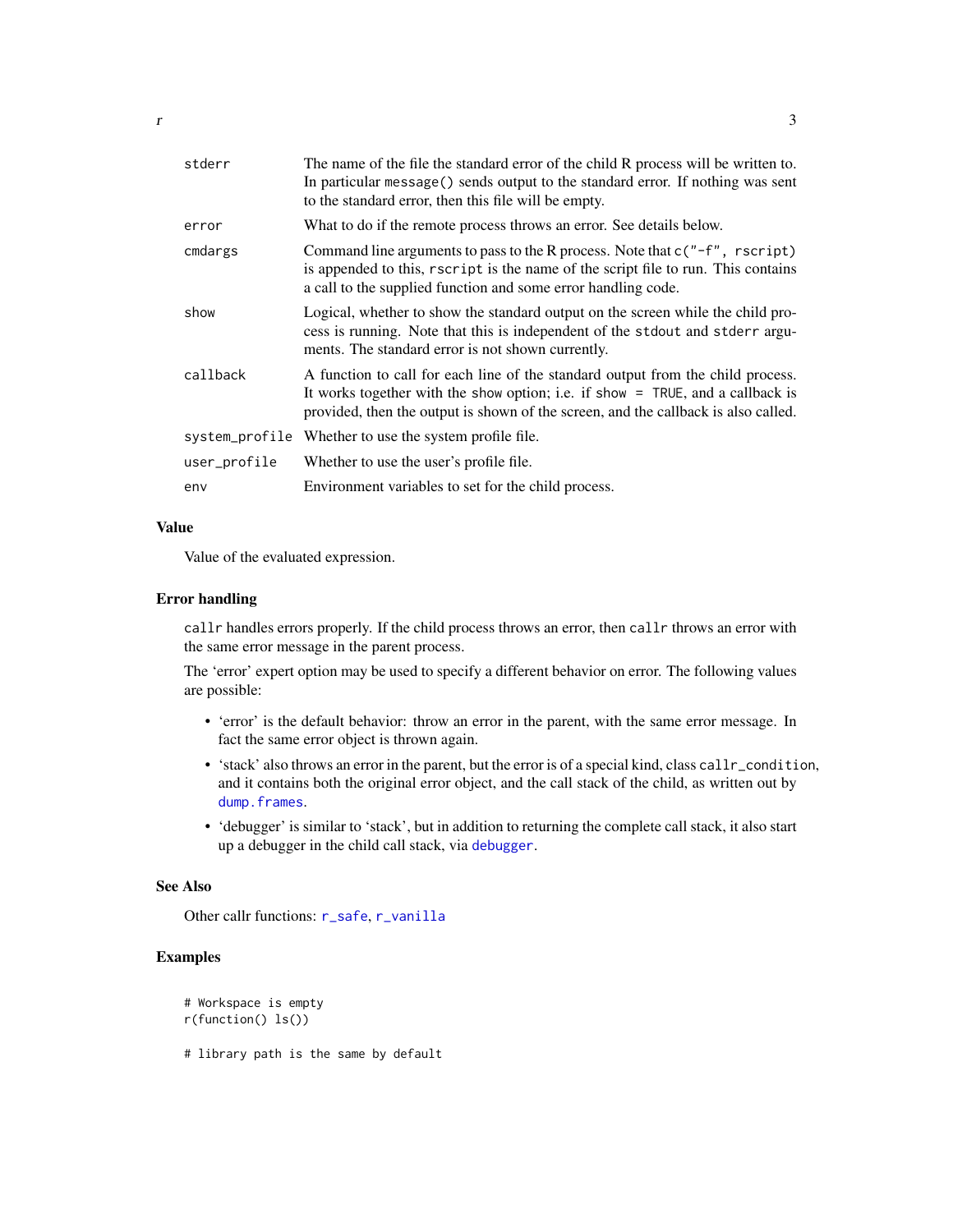```
r(function() .libPaths())
.libPaths()
```
#### <span id="page-3-1"></span>rcmd *Run an R CMD command*

#### Description

Run an R CMD command form within R. This will usually start another R process, from a shell script.

#### Usage

```
rcmd(cmd, cmdargs = character(), libpath = .libPaths(),repos = getOption("repos"), stdout = NULL, stderr = NULL,
  show = FALSE, callback = NULL, system_profile = FALSE,
 user_profile = FALSE, env = character())
```
#### Arguments

| cmd            | Command to run. See $R - \text{help from the command line for the various com-}$<br>mands. In the current version of R (3.2.4) these are: BATCH, COMPILE,<br>SHLIB, INSTALL, REMOVE, build, check, LINK, Rprof, Rdconv, Rd2pdf,<br>Rd2txt, Stangle, Sweave, Rdiff, config, javareconf, rtags. |
|----------------|-----------------------------------------------------------------------------------------------------------------------------------------------------------------------------------------------------------------------------------------------------------------------------------------------|
| cmdargs        | Command line arguments.                                                                                                                                                                                                                                                                       |
| libpath        | The library path.                                                                                                                                                                                                                                                                             |
| repos          | The 'repos' option. If NULL, then no repos option is set. This options is only<br>used if user_profile or system_profile is set to FALSE, as it is set using the<br>system or the user profile.                                                                                               |
| stdout         | Optionally a file name to send the standard output to.                                                                                                                                                                                                                                        |
| stderr         | Optionally a file name to send the standard error to.                                                                                                                                                                                                                                         |
| show           | Logical, whether to show the standard output on the screen while the child pro-<br>cess is running. Note that this is independent of the stdout and stderr argu-<br>ments. The standard error is not shown currently.                                                                         |
| callback       | A function to call for each line of the standard output from the child process.<br>It works together with the show option; i.e. if show $=$ TRUE, and a callback is<br>provided, then the output is shown of the screen, and the callback is also called.                                     |
| system_profile | Whether to use the system profile file.                                                                                                                                                                                                                                                       |
| user_profile   | Whether to use the user's profile file.                                                                                                                                                                                                                                                       |
| env            | Environment variables to set for the child process.                                                                                                                                                                                                                                           |
|                |                                                                                                                                                                                                                                                                                               |

#### Value

A list with the standard output (\$stdout), standard error (stderr) and exit status (\$status) of the external R CMD command.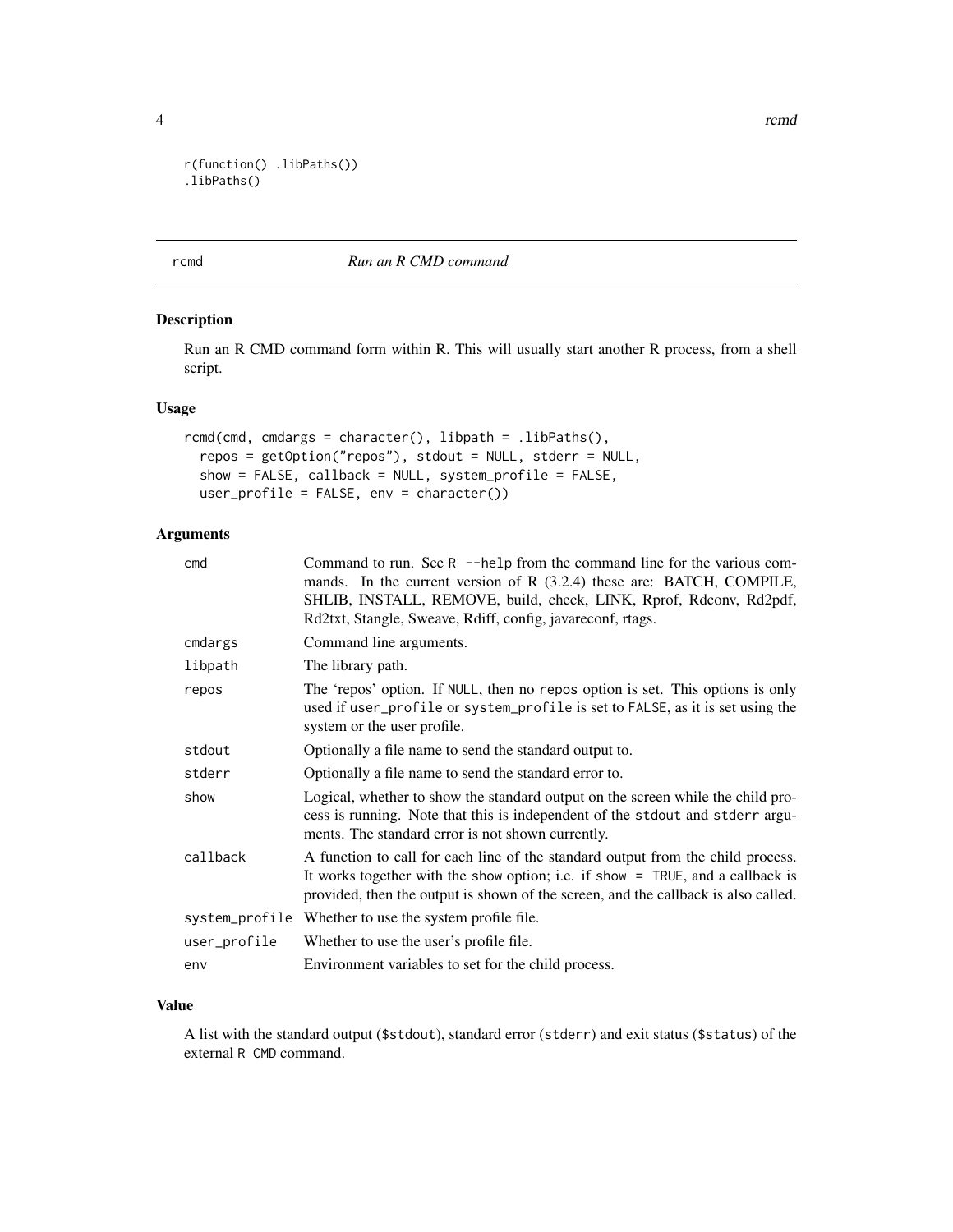#### <span id="page-4-0"></span>rcmd\_safe 5

#### See Also

Other R CMD commands: [rcmd\\_safe](#page-4-1)

#### Examples

```
rcmd("config", "CC")
```
<span id="page-4-1"></span>rcmd\_safe *Call R CMD <command> safely*

#### Description

Very similar to [rcmd](#page-3-1), but with different defaults, that tend to create a less error-prone execution environment for the child process.

#### Usage

```
rcmd_safe(cmd, cmdargs = character(), libpath = .libPaths(),
 repos = c(getOption("repos"), c(CRAN = "https://cran.rstudio.com")),
 system_profile = FALSE, user_profile = FALSE, env = c(CYGWIN =
 "nodosfilewarning", R_TESTS = "", R_BROWSER = "false", R_PDFVIEWER = "false"),
  ...)
```
#### Arguments

| cmd          | Command to run. See R $-$ -help from the command line for the various com-<br>mands. In the current version of R (3.2.4) these are: BATCH, COMPILE,<br>SHLIB, INSTALL, REMOVE, build, check, LINK, Rprof, Rdconv, Rd2pdf,<br>Rd2txt, Stangle, Sweave, Rdiff, config, javareconf, rtags. |
|--------------|-----------------------------------------------------------------------------------------------------------------------------------------------------------------------------------------------------------------------------------------------------------------------------------------|
| cmdargs      | Command line arguments.                                                                                                                                                                                                                                                                 |
| libpath      | The library path.                                                                                                                                                                                                                                                                       |
| repos        | The 'repos' option. If NULL, then no repos option is set. This options is only<br>used if user_profile or system_profile is set to FALSE, as it is set using the<br>system or the user profile.                                                                                         |
|              | system_profile Whether to use the system profile file.                                                                                                                                                                                                                                  |
| user_profile | Whether to use the user's profile file.                                                                                                                                                                                                                                                 |
| env          | Environment variables to set for the child process.                                                                                                                                                                                                                                     |
| $\cdot$      | Additional arguments are passed to rcmd.                                                                                                                                                                                                                                                |
|              |                                                                                                                                                                                                                                                                                         |

#### See Also

Other R CMD commands: [rcmd](#page-3-1)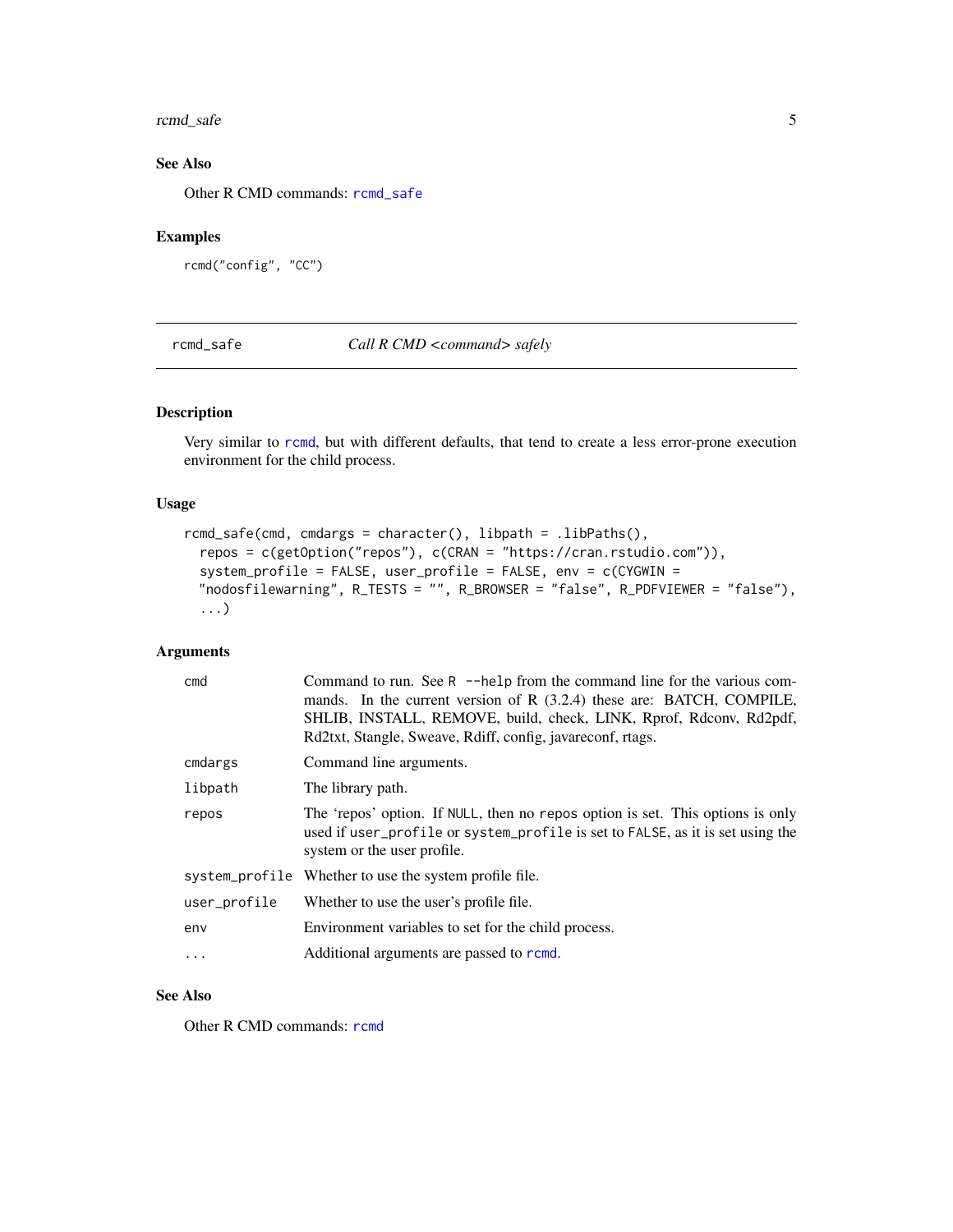#### <span id="page-5-1"></span><span id="page-5-0"></span>Description

The following options are set up:

- The library path is set to the current path.
- Makes sure that at least one reasonable CRAN mirror is set up.
- Some command line arguments are added to avoid saving .RData files, etc. See them above.
- The system and user profile files are ignored.
- Various environment variables are set: CYGWIN to avoid warnings about DOS-style paths, R\_TESTS to avoid issues when callr is invoked from unit tests, R\_BROWSER and R\_PDFVIEWER to avoid starting a browser or a PDF viewer.

#### Usage

```
r_safe(func, args = list(), libpath = .libPaths(),
  repos = c(getOption("repos"), c(CRAN = "https://cran.rstudio.com")),
  cmdargs = c("--no-site-file", "--no-environ", "--slave", "--no-save",
  "--no-restore"), system_profile = FALSE, user_profile = FALSE,
  env = c(CYGWIN = "nodosfilewarning", R_TESTS = "", R_BROWSER = "false",
 R_PPDFVIEWER = "false"), ...)
```
#### Arguments

| func    | Function object to call in the new R process. The function should be self-<br>contained and only refer to other functions and use variables explicitly from<br>other packages using the :: notation. The environment of the function is set to<br>. Global Env before passing it to the child process. Because of this, it is good<br>practice to create an anonymous function and pass that to caller, instead of<br>passing a function object from a (base or other) package. In particular |
|---------|-----------------------------------------------------------------------------------------------------------------------------------------------------------------------------------------------------------------------------------------------------------------------------------------------------------------------------------------------------------------------------------------------------------------------------------------------------------------------------------------------|
|         | r(.libPaths)                                                                                                                                                                                                                                                                                                                                                                                                                                                                                  |
|         | does not work, because it is defined in a special environment, but                                                                                                                                                                                                                                                                                                                                                                                                                            |
|         | $r(function()$ .libPaths())                                                                                                                                                                                                                                                                                                                                                                                                                                                                   |
|         | works just fine.                                                                                                                                                                                                                                                                                                                                                                                                                                                                              |
| args    | Arguments to pass to the function. Must be a list. vector.                                                                                                                                                                                                                                                                                                                                                                                                                                    |
| libpath | The library path.                                                                                                                                                                                                                                                                                                                                                                                                                                                                             |
| repos   | The 'repos' option. If NULL, then no repos option is set. This options is only<br>used if user_profile or system_profile is set to FALSE, as it is set using the<br>system or the user profile.                                                                                                                                                                                                                                                                                               |
| cmdargs | Command line arguments to pass to the R process. Note that $c("-f",$ r script)<br>is appended to this, rscript is the name of the script file to run. This contains<br>a call to the supplied function and some error handling code.                                                                                                                                                                                                                                                          |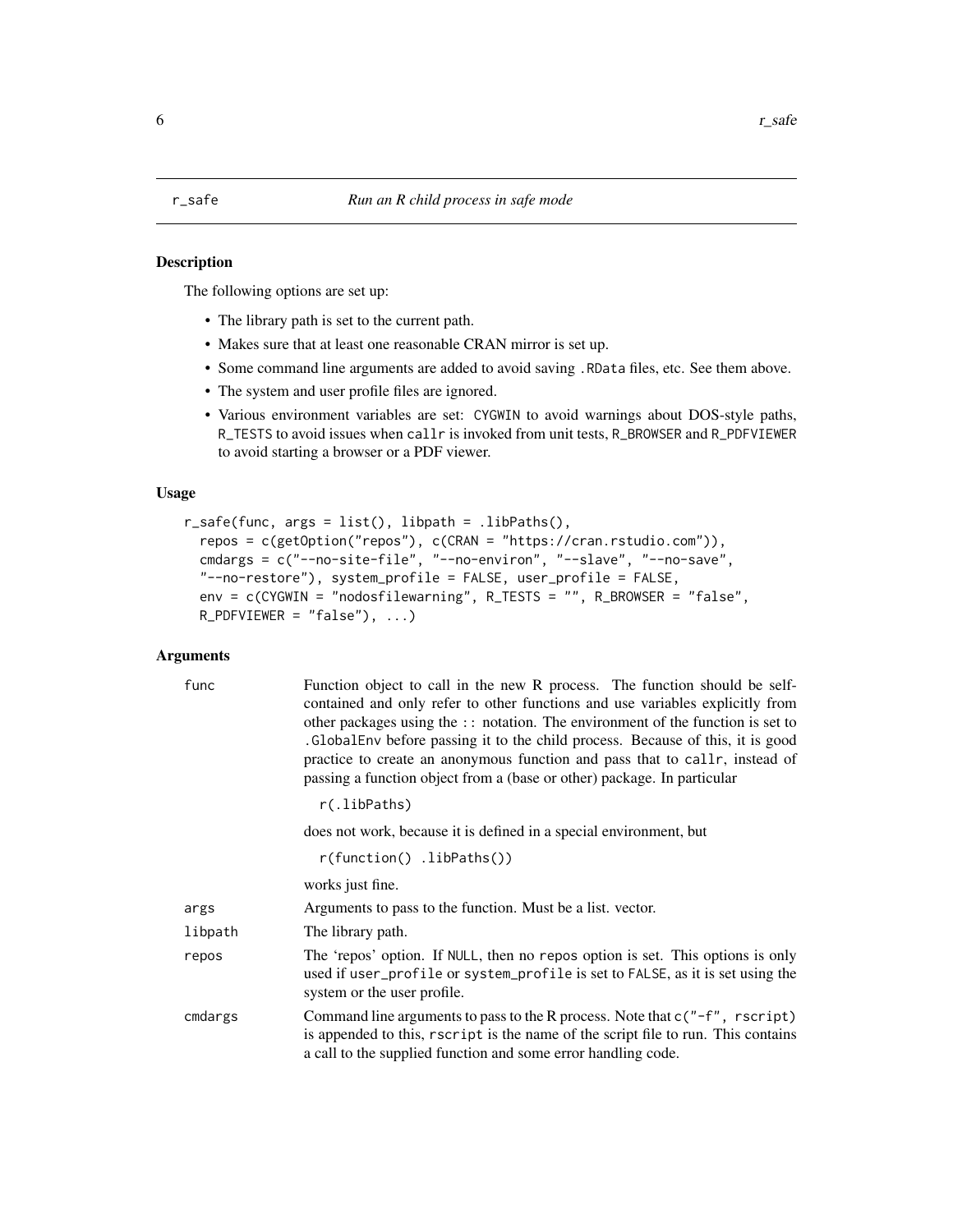#### <span id="page-6-0"></span>r\_vanilla 2000 a.C. 2000 a.C. 2000 a.C. 2000 a.C. 2000 a.C. 2000 a.C. 2000 a.C. 2000 a.C. 2000 a.C. 2000 a.C. 2000 a.C. 2000 a.C. 2000 a.C. 2000 a.C. 2000 a.C. 2000 a.C. 2000 a.C. 2000 a.C. 2000 a.C. 2000 a.C. 2000 a.C. 20

|                         | system_profile Whether to use the system profile file. |
|-------------------------|--------------------------------------------------------|
| user_profile            | Whether to use the user's profile file.                |
| env                     | Environment variables to set for the child process.    |
| $\cdot$ $\cdot$ $\cdot$ | Additional arguments are passed to r.                  |

#### See Also

Other callr functions: [r\\_vanilla](#page-6-1), [r](#page-1-1)

<span id="page-6-1"></span>r\_vanilla *Run an R child process, with no configuration*

#### Description

It tries to mimic a fresh R installation. In particular:

- No library path setting.
- No CRAN(-like) repository is set.
- The system and user profiles are not run.

#### Usage

```
r_vanilla(func, args = list(), libpath = character(), repos = c(CRAN =
 "@CRAN@"), cmdargs = "--slave", system_profile = FALSE,
 user_profile = FALSE, env = character(), ...)
```
#### Arguments

| func    | Function object to call in the new R process. The function should be self-<br>contained and only refer to other functions and use variables explicitly from<br>other packages using the :: notation. The environment of the function is set to<br>. GlobalEnv before passing it to the child process. Because of this, it is good<br>practice to create an anonymous function and pass that to callr, instead of<br>passing a function object from a (base or other) package. In particular |
|---------|---------------------------------------------------------------------------------------------------------------------------------------------------------------------------------------------------------------------------------------------------------------------------------------------------------------------------------------------------------------------------------------------------------------------------------------------------------------------------------------------|
|         | r(.libPaths)                                                                                                                                                                                                                                                                                                                                                                                                                                                                                |
|         | does not work, because it is defined in a special environment, but                                                                                                                                                                                                                                                                                                                                                                                                                          |
|         | $r(function()$ .libPaths())                                                                                                                                                                                                                                                                                                                                                                                                                                                                 |
|         | works just fine.                                                                                                                                                                                                                                                                                                                                                                                                                                                                            |
| args    | Arguments to pass to the function. Must be a list, vector.                                                                                                                                                                                                                                                                                                                                                                                                                                  |
| libpath | The library path.                                                                                                                                                                                                                                                                                                                                                                                                                                                                           |
| repos   | The 'repos' option. If NULL, then no repos option is set. This options is only<br>used if user_profile or system_profile is set to FALSE, as it is set using the<br>system or the user profile.                                                                                                                                                                                                                                                                                             |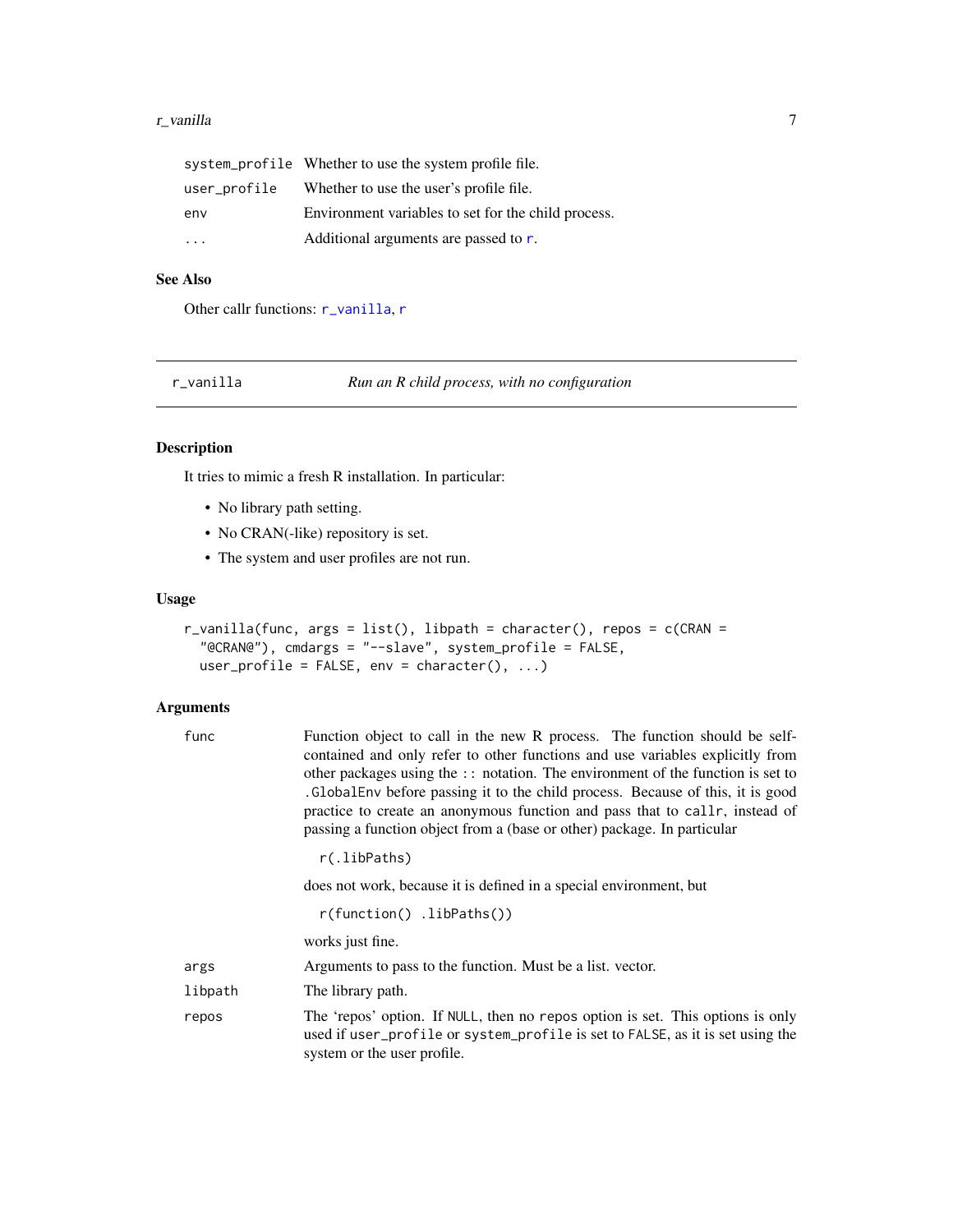<span id="page-7-0"></span>

| cmdargs      | Command line arguments to pass to the R process. Note that $c''-f''$ , rscript)    |
|--------------|------------------------------------------------------------------------------------|
|              | is appended to this, r script is the name of the script file to run. This contains |
|              | a call to the supplied function and some error handling code.                      |
|              | system_profile Whether to use the system profile file.                             |
| user_profile | Whether to use the user's profile file.                                            |
| env          | Environment variables to set for the child process.                                |
| $\cdots$     | Additional arguments are passed to r.                                              |

#### See Also

Other callr functions: [r\\_safe](#page-5-1), [r](#page-1-1)

#### Examples

```
# Compare to r()
r(function() .libPaths())
r_vanilla(function() .libPaths())
```

```
r(function() getOption("repos"))
r_vanilla(function() getOption("repos"))
```